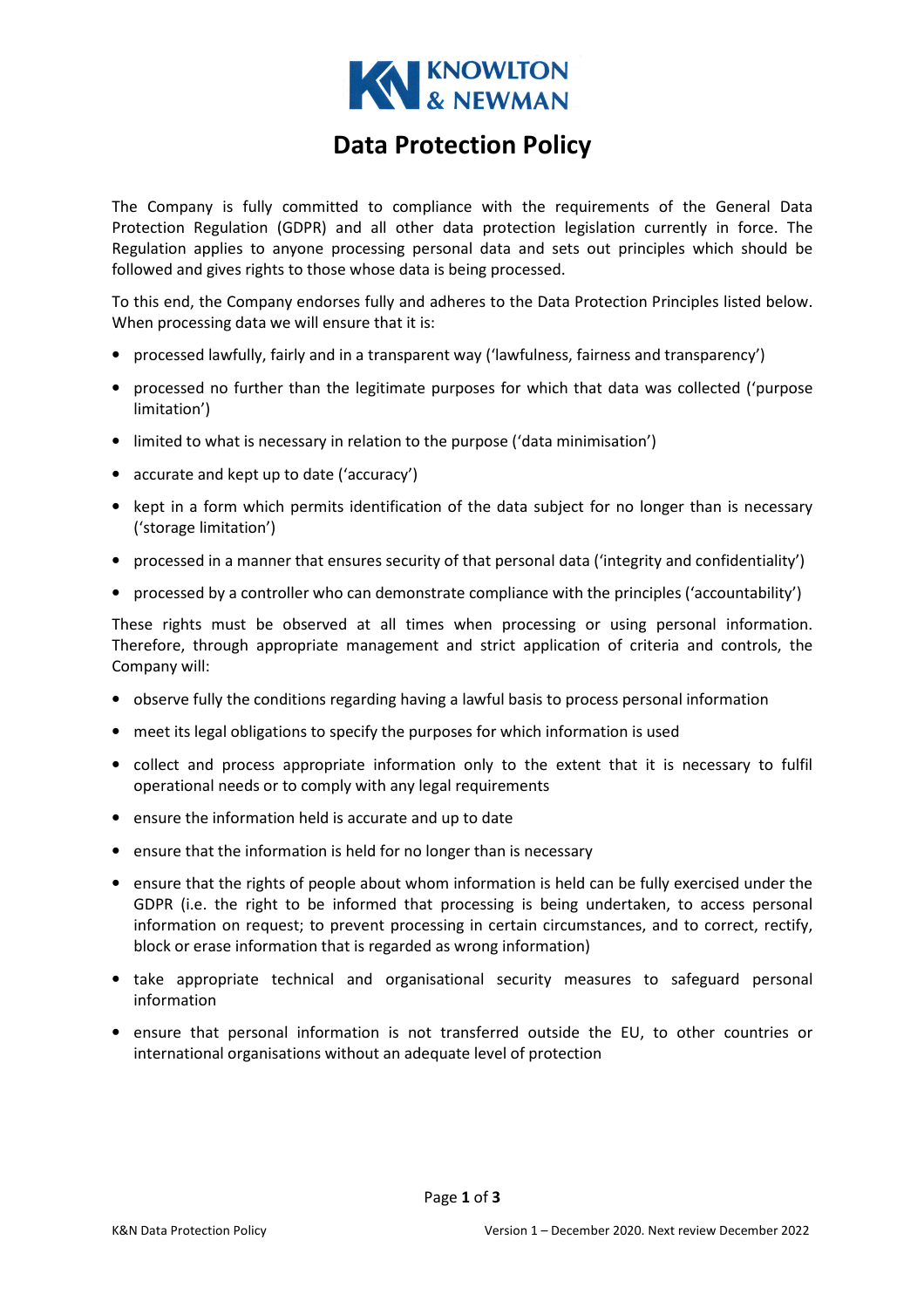

#### EMPLOYEES PERSONAL INFORMATION

Throughout employment and for as long as is necessary after the termination of employment, the Company will need to process data about you. The kind of data that the Company will process includes:

- any references obtained during recruitment
- details of terms of employment
- payroll details
- tax and national insurance information
- details of job duties
- details of health and sickness absence records
- details of holiday records
- information about performance
- details of any disciplinary and grievance investigations and proceedings
- training records
- contact names and addresses
- correspondence with the Company and other information that you have given the Company

The Company believes that those records used are consistent with the employment relationship between the Company and yourself and with the data protection principles. The data the Company holds will be for management and administrative use only but the Company may, from time to time, need to disclose some data it holds about you to relevant third parties (e.g. where legally obliged to do so by HM Revenue & Customs, where requested to do so by yourself for the purpose of giving a reference or in relation to maintenance support and/or the hosting of data in relation to the provision of insurance).

In some cases the Company may hold sensitive data, which is defined by the legislation as special categories of personal data, about you. For example, this could be information about health, racial or ethnic origin, criminal convictions, trade union membership, or religious beliefs. This information may be processed not only to meet the Company's legal responsibilities but, for example, for purposes of personnel management and administration, suitability for employment, and to comply with equal opportunity legislation. Since this information is considered sensitive, the processing of which may cause concern or distress, you will be asked to give express consent for this information to be processed, unless the Company has a specific legal requirement to process such data.

## ACCESS TO DATA

You may, within a period of one month of a written request, inspect and/or have a copy, subject to the requirements of the legislation, of information in your own personnel file and/or other specified personal data and, if necessary, require corrections should such records be faulty. If you wish to do so you must make a written request to your line Manager. The Company is entitled to change the above provisions at any time at its discretion.

## DATA SECURITY

You are responsible for ensuring that any personal data that you hold and/or process as part of your job role is stored securely.